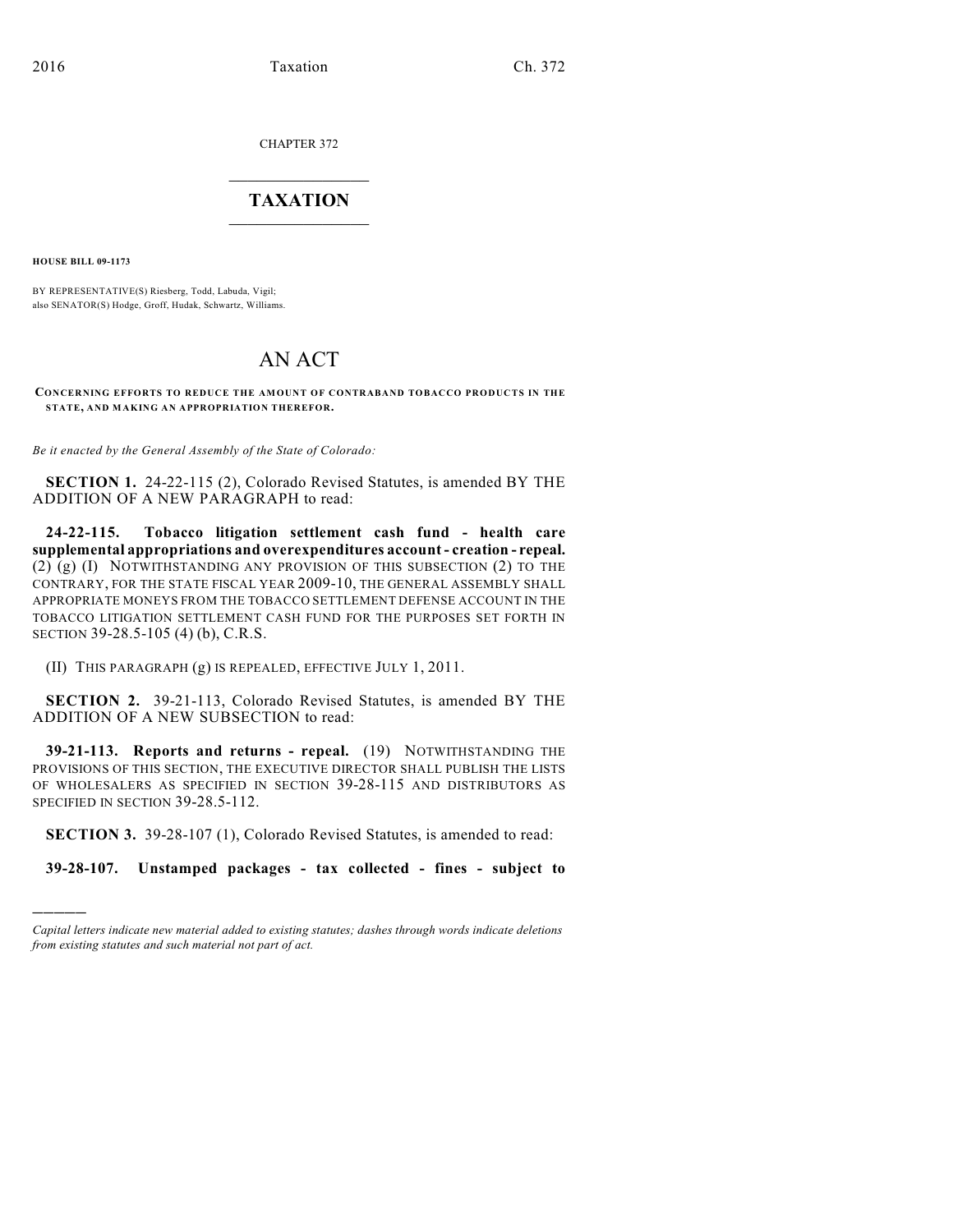## Ch. 372 Taxation 2017

**confiscation - tobacco tax enforcement cash fund - creation.** (1) (a) Any package of cigarettes found at any place in this state without a stamp or imprint affixed thereto as provided in this article, unless such cigarettes are in the possession of a licensed wholesaler in the original unopened shipping package or in transit to such wholesaler, are declared to be contraband goods and may be seized without a warrant by the department, its agents or employees, or by any peace officer in this state when directed or requested by the department to do so. Nothing in this section shall be construed to require the department to confiscate unstamped packages of cigarettes when it has reason to believe that the owner thereof is not willfully or intentionally evading the taxes imposed by the provisions of this article and section 21 of article X of the state constitution. THE EXECUTIVE DIRECTOR MAY IMPOSE A CIVIL PENALTY ON ANY PERSON, FIRM, LIMITED LIABILITY COMPANY, PARTNERSHIP, OR CORPORATION FROM WHOM CIGARETTES HAVE BEEN CONFISCATED IN AN AMOUNT THAT DOES NOT EXCEED TWENTY-FIVE CENTS PER CIGARETTE SEIZED. ANY CIVIL PENALTIES RECEIVED PURSUANT TO THIS PARAGRAPH (a) SHALL BE REMITTED TO THE STATE TREASURER FOR DEPOSIT IN THE TOBACCO TAX ENFORCEMENT CASH FUND CREATED IN PARAGRAPH (b) OF THIS SUBSECTION (1).

(b) THERE IS HEREBY CREATED IN THE STATE TREASURY THE TOBACCO TAX ENFORCEMENT CASH FUND. THE FUND SHALL CONSIST OF MONEYS DEPOSITED THEREIN PURSUANT TO PARAGRAPH (a) OF THIS SUBSECTION (1) AND SECTION 39-28.5-106 (4). THE MONEYS IN THE FUND SHALL BE SUBJECT TO ANNUAL APPROPRIATION BY THE GENERAL ASSEMBLY TO THE DEPARTMENT FOR THE PURPOSE OF ENFORCING THE PROVISIONS OF THIS ARTICLE AND ARTICLE 28.5 OF THIS TITLE. ANY MONEYS NOT APPROPRIATED BY THE GENERAL ASSEMBLY SHALL REMAIN IN THE FUND AND SHALL NOT BE TRANSFERRED OR REVERT TO THE GENERAL FUND AT THE END OF ANY FISCAL YEAR.

**SECTION 4.** Part 1 of article 28 of title 39, Colorado Revised Statutes, is amended BY THE ADDITION OF A NEW SECTION to read:

**39-28-115. List of licensed wholesalers - published on web site.** ON OR BEFORE DECEMBER 31, 2009, THE DEPARTMENT SHALL PUBLISH ON ITS WEB SITE A LIST OF THE NAMES AND ADDRESSES OF ALL LICENSED WHOLESALERS. THE LIST SHALL BE UPDATED WITHIN SEVEN DAYS OF ANY CHANGES TO THE LIST.

**SECTION 5.** 39-28.5-105, Colorado Revised Statutes, is amended BY THE ADDITION OF A NEW SUBSECTION to read:

**39-28.5-105. Books and records to be preserved.** (4) (a) EVERY RETAILER THAT IS NOT ALSO A LICENSED DISTRIBUTOR SHALL KEEP AT ITS PLACE OF BUSINESS COMPLETE AND ACCURATE RECORDS TO SHOW THAT ALL TOBACCO PRODUCTS RECEIVED BY THE RETAILER WERE PURCHASED FROM A LICENSED DISTRIBUTOR. THE RETAILER SHALL PROVIDE A COPY OF SUCH RECORDS TO THE DEPARTMENT IF SO REQUESTED. THE DEPARTMENT MAY ESTABLISH THE ACCEPTABLE FORM OF SUCH RECORDS.

(b) ANY EXPENSES INCURRED BY THE DEPARTMENT RELATED TO ENFORCING PARAGRAPH (a) OF THIS SUBSECTION (4) SHALL BE PAID FROM THE TOBACCO SETTLEMENT DEFENSE ACCOUNT, CREATED IN SECTION 24-22-115 (2)(a),C.R.S., FOR THE STATE FISCAL YEAR 2009-10, AND FROM THE TOBACCO TAX ENFORCEMENT CASH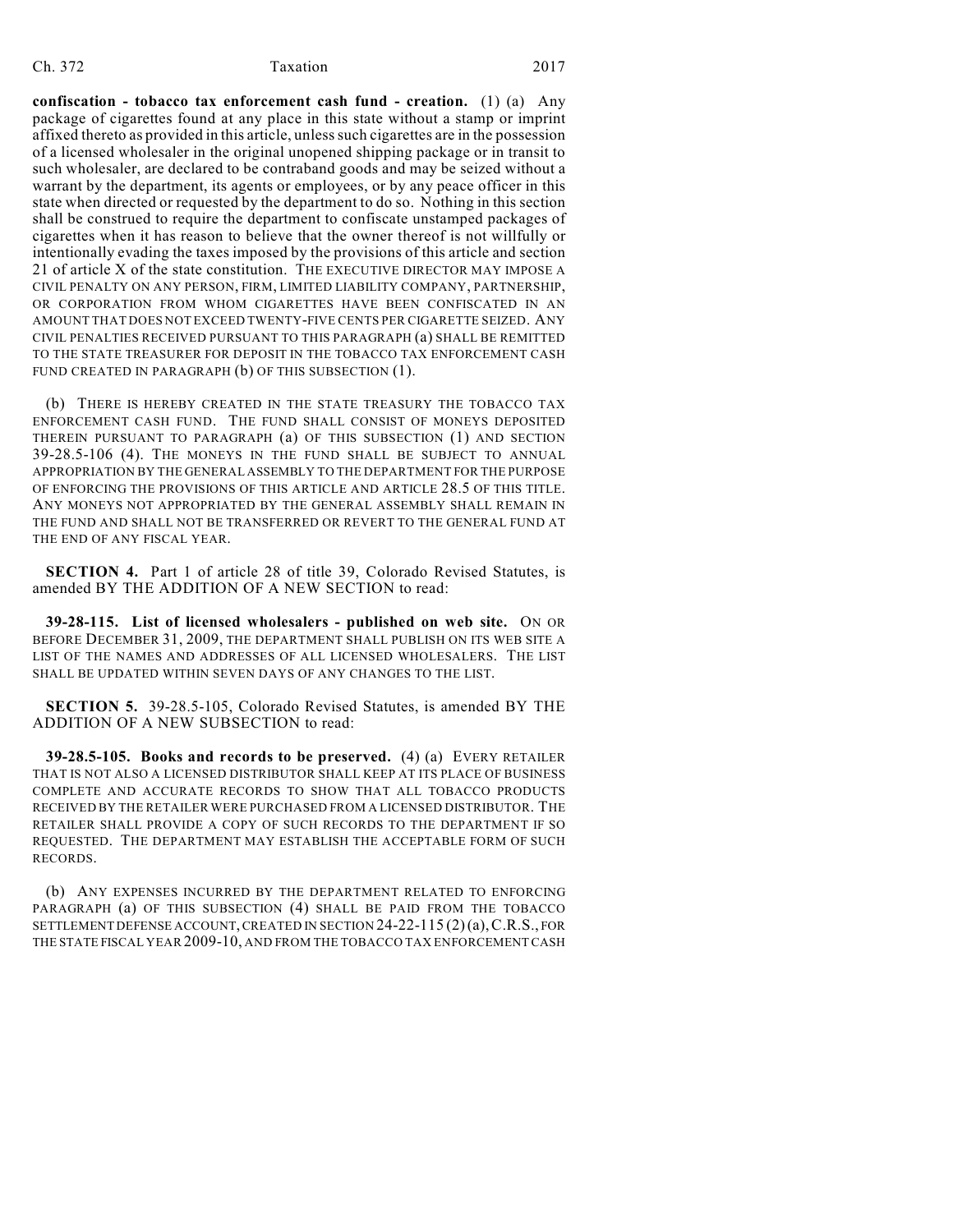FUND CREATED IN SECTION 39-28-107 (1) (b), FOR EACH STATE FISCAL YEAR THEREAFTER.

**SECTION 6.** 39-28.5-106, Colorado Revised Statutes, is amended BY THE ADDITION OF A NEW SUBSECTION to read:

**39-28.5-106. Returns and remittance of tax - civil penalty.** (4) (a) ANY PERSON, FIRM, LIMITED LIABILITY COMPANY, PARTNERSHIP, OR CORPORATION, OTHER THAN A DISTRIBUTOR, IN POSSESSION OF TOBACCO PRODUCTS FOR WHICH TAXES HAVE NOT OTHERWISE BEEN REMITTED PURSUANT TO THIS SECTION SHALL BE LIABLE AND RESPONSIBLE FOR THE UNCOLLECTED TAX THAT IS LEVIED PURSUANT TO SECTION 39-28.5-102 AND SECTION 21 OF ARTICLE X OF THE STATE CONSTITUTION ON BEHALF OF THE DISTRIBUTOR WHO FAILED TO PAY THE TAX. THE PERSON OR ENTITY SHALL MAKE THE PAYMENT TO THE DEPARTMENT WITHIN THIRTY DAYS OF FIRST TAKING POSSESSION OF THE TOBACCO PRODUCT. THE DEPARTMENT SHALL ESTABLISH A FORM TO BE USED FOR REMITTANCE OF THE PAYMENT. THE DEPARTMENT SHALL REMIT THE PROCEEDS IT RECEIVES PURSUANT TO THIS PARAGRAPH (a) TO THE STATE TREASURER FOR DISTRIBUTION AS FOLLOWS:

(I) FOR ALL MONEYS RECEIVED AND COLLECTED IN PAYMENT OF THE TAX IMPOSED PURSUANT TO SECTION 39-28.5-102, FIFTEEN PERCENT SHALL BE CREDITED TO THE TOBACCO TAX ENFORCEMENT CASH FUND CREATED IN SECTION 39-28-107 (1) (b), AND EIGHTY-FIVE PERCENT SHALL BE CREDITED TO THE OLD AGE PENSION FUND; AND

(II) ALL MONEYS RECEIVED AND COLLECTED IN PAYMENT OF THE TAX IMPOSED PURSUANT TO SECTION 39-28.5-102.5 SHALL BE CREDITED TO THE TOBACCO TAX CASH FUND CREATED IN SECTION 24-22-117, C.R.S.

(b) THE EXECUTIVE DIRECTOR OF THE DEPARTMENT MAY IMPOSE A CIVIL PENALTY ON ANY PERSON, FIRM, LIMITED LIABILITY COMPANY, PARTNERSHIP, OR CORPORATION IN POSSESSION OF TOBACCO PRODUCTS THAT FAILS TO MAKE A PAYMENT REQUIRED PURSUANT TO PARAGRAPH (a) OF THIS SUBSECTION (4) OR WHO IS A DISTRIBUTOR BY VIRTUE OF BEING THE FIRST PERSON WHO RECEIVES THE TOBACCO PRODUCTS IN THE STATE AND WHO FAILS TO MAKE A PAYMENT REQUIRED PURSUANT TO THIS SECTION IN AN AMOUNT THAT DOES NOT EXCEED FIVE HUNDRED PERCENT OF SUCH PAYMENT. ANY MONEYS RECEIVED PURSUANT TO THIS PARAGRAPH (b) SHALL BE REMITTED TO THE STATE TREASURER FOR DEPOSIT IN THE TOBACCO TAX ENFORCEMENT CASH FUND CREATED IN SECTION 39-28-107 (1) (b).

**SECTION 7.** Article 28.5 of title 39, Colorado Revised Statutes, is amended BY THE ADDITION OF A NEW SECTION to read:

**39-28.5-112. List of licensed distributors - published on web site.** ON OR BEFORE DECEMBER 31, 2009, THE DEPARTMENT SHALL PUBLISH ON ITS WEB SITE A LIST OF THE NAMES AND ADDRESSES OF ALL LICENSED DISTRIBUTORS. THE LIST SHALL BE UPDATED WITHIN SEVEN DAYS OF ANY CHANGES TO THE LIST.

**SECTION 8. Appropriation.** (1) In addition to any other appropriation, there is hereby appropriated, to the department of revenue, for the fiscal year beginning July 1, 2009, out of any moneys in the tobacco settlement defense account of the